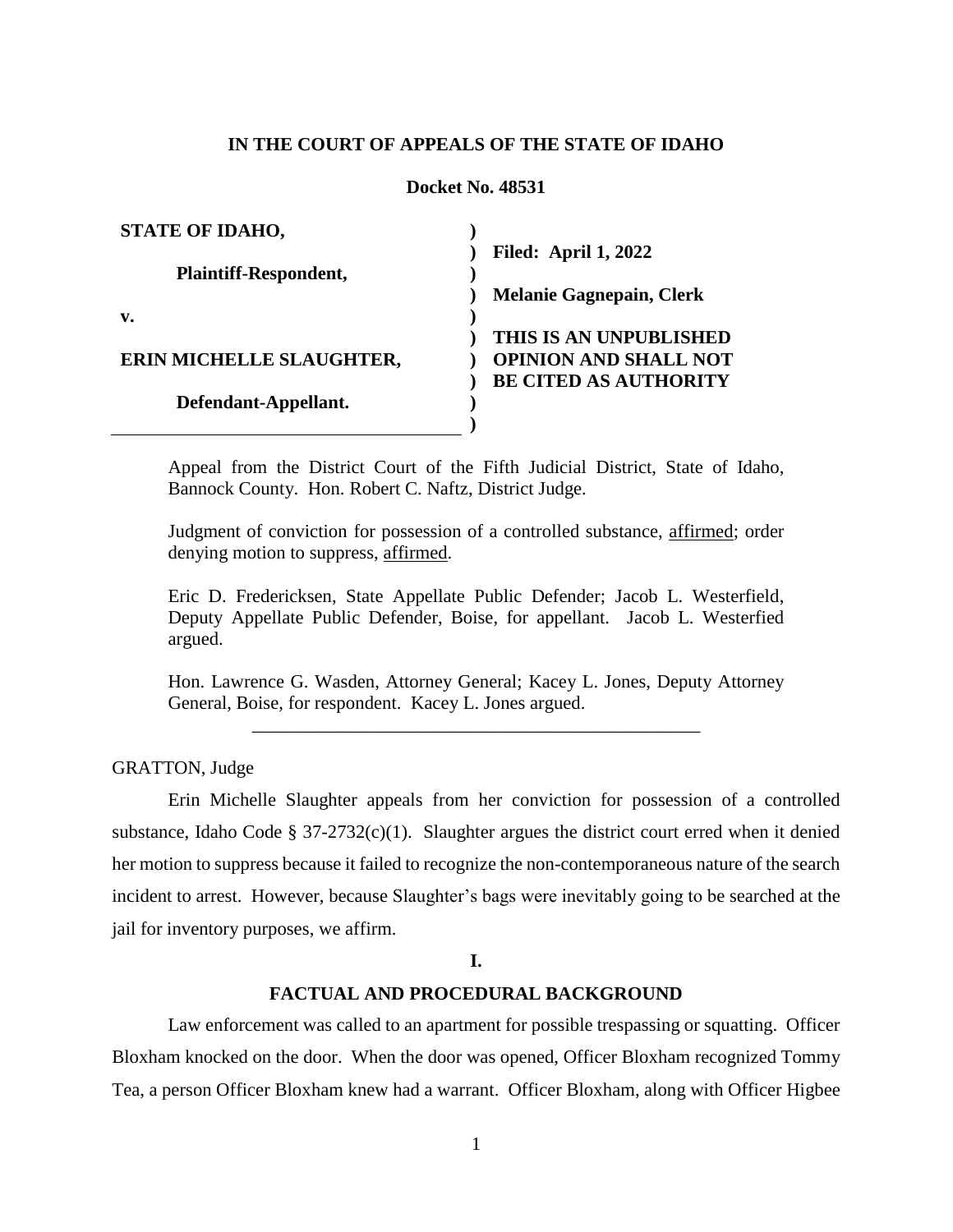and Officer Martin, entered the apartment to arrest Tea. Tea was arrested and Officer Martin escorted Tea out to the patrol vehicles. There were four other people in the front room of the apartment. Officers knew these individuals had a history of fleeing or resisting law enforcement. Officer Bloxham gathered names and birthdates to run warrant checks. It was discovered that one of the individuals present in the apartment, Erin Slaughter, had a warrant for her arrest. Officer Bloxham ordered Slaughter to stand up to be handcuffed. As Slaughter stood, she attempted to hand off to another person the two bags that were on her lap. Officer Bloxham did not allow Slaughter to give her bags to another and ordered her to put them on the floor. None of the other individuals in the apartment were patted down or restrained by officers. After dispatch confirmed the warrant, Officer Bloxham informed Slaughter she was under arrest, picked up Slaughter's bags, and escorted her downstairs to the patrol vehicle.

At the patrol vehicle, Officer Bloxham conducted a search of Slaughter's person, simultaneously with Officer Higbee's search of the two bags incident to Slaughter's arrest. The record does not suggest there were any other people in the vicinity. During the search, Slaughter informed Officer Bloxham there was contraband in her bags. Officer Bloxham gave *Miranda*<sup>1</sup> warnings to Slaughter and inquired further. Officer Higbee found syringes, a pipe, and 2.93 grams of suspected methamphetamine in Slaughter's bags.

The State charged Slaughter with possession of a controlled substance. Slaughter filed a motion to suppress alleging that officers had unreasonably searched and seized her in violation of her rights under the Fourth Amendment of the United States Constitution. The district court held a hearing on Slaughter's motion to suppress; Officer Bloxham and Officer Higbee testified. At the end of the hearing, the district court provided a schedule for Slaughter to file a brief on the motion to suppress and for the State to respond. Ms. Slaughter filed her brief on July 24, 2020. Slaughter argued the search was unreasonable because it was not justified by officer safety or possible destruction of evidence at the time of the search. The State filed their objection and response on August 11, 2020. The State argued Slaughter had immediate control of the bags upon her arrest, accordingly, law enforcement conducted a valid seizure and search of the bags incident to her arrest. Furthermore, the State argued inevitable discovery since officers would have inventoried the bags at the jail. After receiving both briefs, the district court issued a written

 $\overline{a}$ 1

*See Miranda v. Arizona*, 384 U.S. 436 (1966).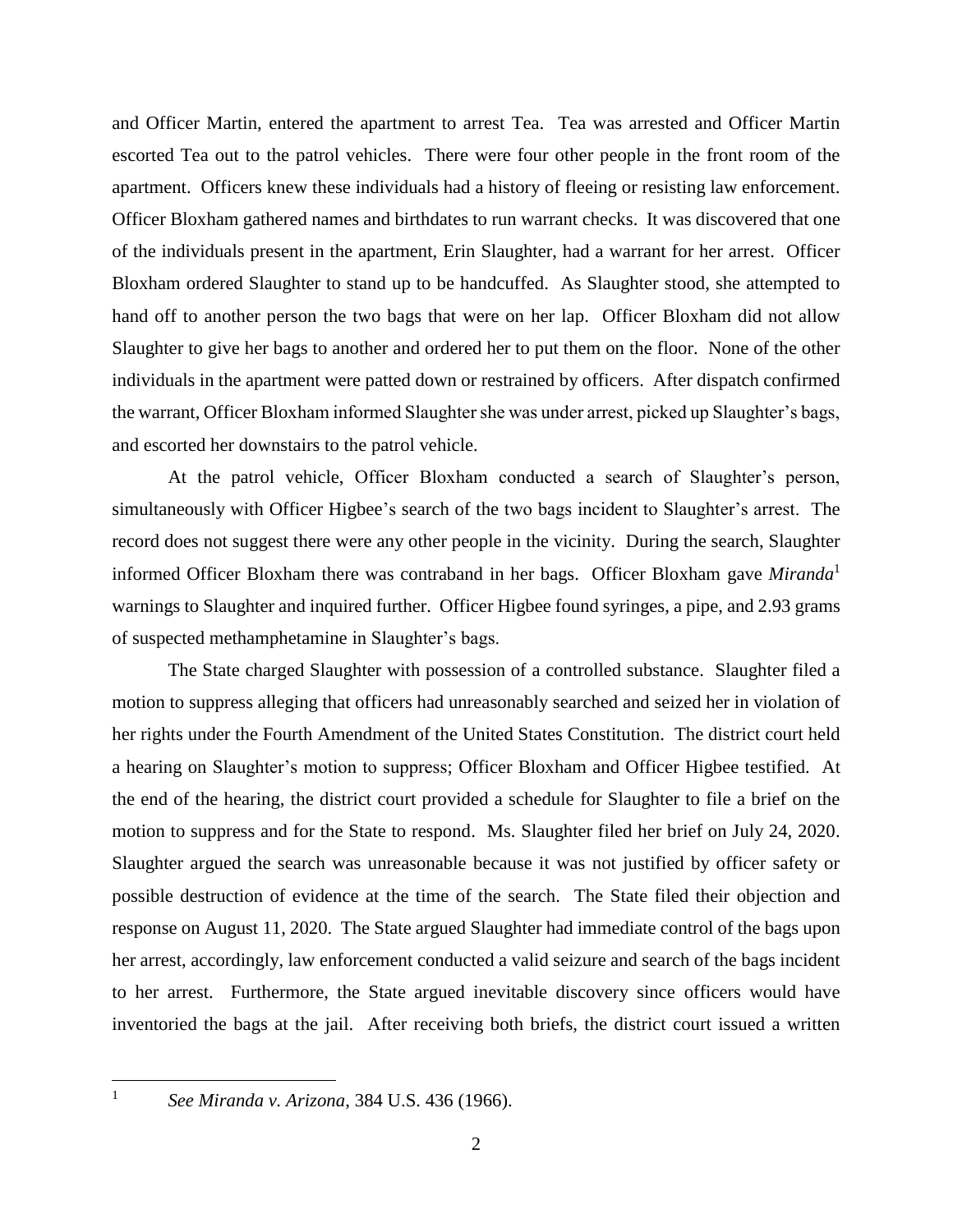memorandum decision and order denying Slaughter's motion to suppress on September 22, 2020. The district court determined that the officers performed a lawful search incident to arrest that did not extend outside the area of Slaughter's immediate control during her arrest. The district court did not address the State's assertion of the application of the inevitable discovery doctrine.

Slaughter entered a conditional guilty plea to possession of a controlled substance while reserving her right to appeal the district court's denial of her motion to suppress. Slaughter timely appeals.

### **II.**

## **STANDARD OF REVIEW**

The standard of review of a suppression motion is bifurcated. When a decision on a motion to suppress is challenged, we accept the trial court's findings of fact that are supported by substantial evidence, but we freely review the application of constitutional principles to the facts as found. *State v. Atkinson*, 128 Idaho 559, 561, 916 P.2d 1284, 1286 (Ct. App. 1996). At a suppression hearing, the power to assess the credibility of witnesses, resolve factual conflicts, weigh evidence, and draw factual inferences is vested in the trial court. *State v. Valdez-Molina*, 127 Idaho 102, 106, 897 P.2d 993, 997 (1995); *State v. Schevers*, 132 Idaho 786, 789, 979 P.2d 659, 662 (Ct. App. 1999).

#### **III.**

### **ANALYSIS**

Slaughter first argues the district court erred by finding that officers conducted a valid search incident to arrest because the justifications for the search incident to arrest warrant exception were not present at the time of the search. Second, Slaughter argues she did not receive notice or an adequate opportunity to respond to the State's argument that the officers would have inevitably discovered the evidence. We need not address Slaughter's search incident to arrest issue because the State's inevitable discovery argument is dispositive.

The State asserts the evidence would have been inevitably discovered by the inventory search that is lawfully conducted when an arrestee's property is taken to jail with them. In response, Slaughter argues she was denied due process when she was not provided notice of the issue and not provided an opportunity to respond to the inevitable discovery argument. Slaughter asserts that the State did not properly raise the issue of inevitable discovery before or during the suppression hearing and, therefore, she did not have notice of the issue. Slaughter next contends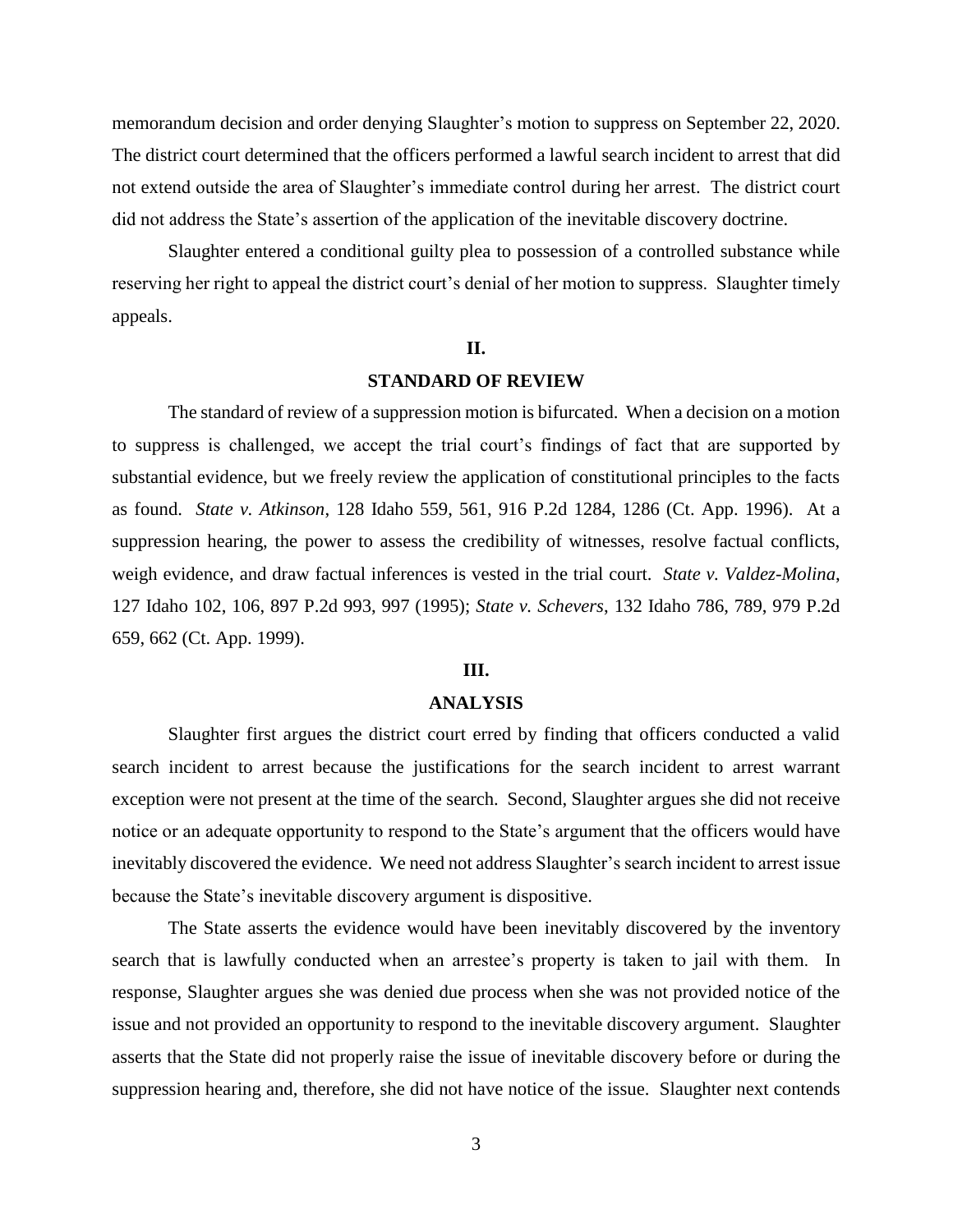the State was allowed to "ambush" her with the inevitable discovery issue because the post-hearing briefing schedule did not expressly permit her to file a reply brief. Slaughter contends she did not have an opportunity to develop the record to properly rebut the new argument and she may be precluded from addressing the new argument on appeal under the preservation doctrine. Nonetheless, Slaughter argues that if this Court determines the inevitable discovery doctrine was properly raised, then it does not apply because law enforcement did not lawfully seize her bags and, in turn, her bags would not have been subject to an inventory search.

The district court did not address inevitable discovery in its memorandum and order. The right-result, wrong-theory doctrine can be invoked when the lower court finds one theory dispositive and fails to make a finding on the alternative theory. *State v. Hoskins*, 165 Idaho 217, 222, 443 P.3d 231, 236 (2019).

First, because the lower court did not reach the alternate issue, the appellate court must be satisfied that the parties had adequate opportunity to present evidence and arguments on the alternative issue. In other words, there must be sufficient facts in the appellate record on which to base a decision on alternate grounds. Satisfaction of this condition will usually be dependent on the second condition: the theory on which the lower court decides the issue must not reroute the course of proceedings so that the alternate base does not have a chance to be litigated. That is, the affected party must have the reason and the opportunity to properly respond to the alternate grounds.

### *Id.*

Slaughter failed to raise the due process issue in her opening brief. "Ordinarily, an appellate court does not consider arguments raised for the first time in a reply brief because a respondent does not have a full opportunity to respond to those issues." *State v. Hawkins*, 159 Idaho 507, 517, 363 P.3d 348, 358 (2015). However, the right-result, wrong-theory doctrine requires that we ensure Slaughter had an adequate opportunity to respond to the alternate theory of inevitable discovery.

Due process ensures the defendant is provided with notice and an opportunity to be heard. *State v. Rhoades*, 121 Idaho 63, 72, 822 P.2d 960, 969 (1991). The inevitable discovery doctrine was sufficiently raised by the State and Slaughter had an adequate opportunity to address the theory. During the suppression hearing, the State asked Officer Bloxham questions pertinent to the inevitable discovery doctrine:

Q. And after, I guess, just for clarification purposes, after Ms. Slaughter was arrested and patted down, would those bags have gone with her to the jail?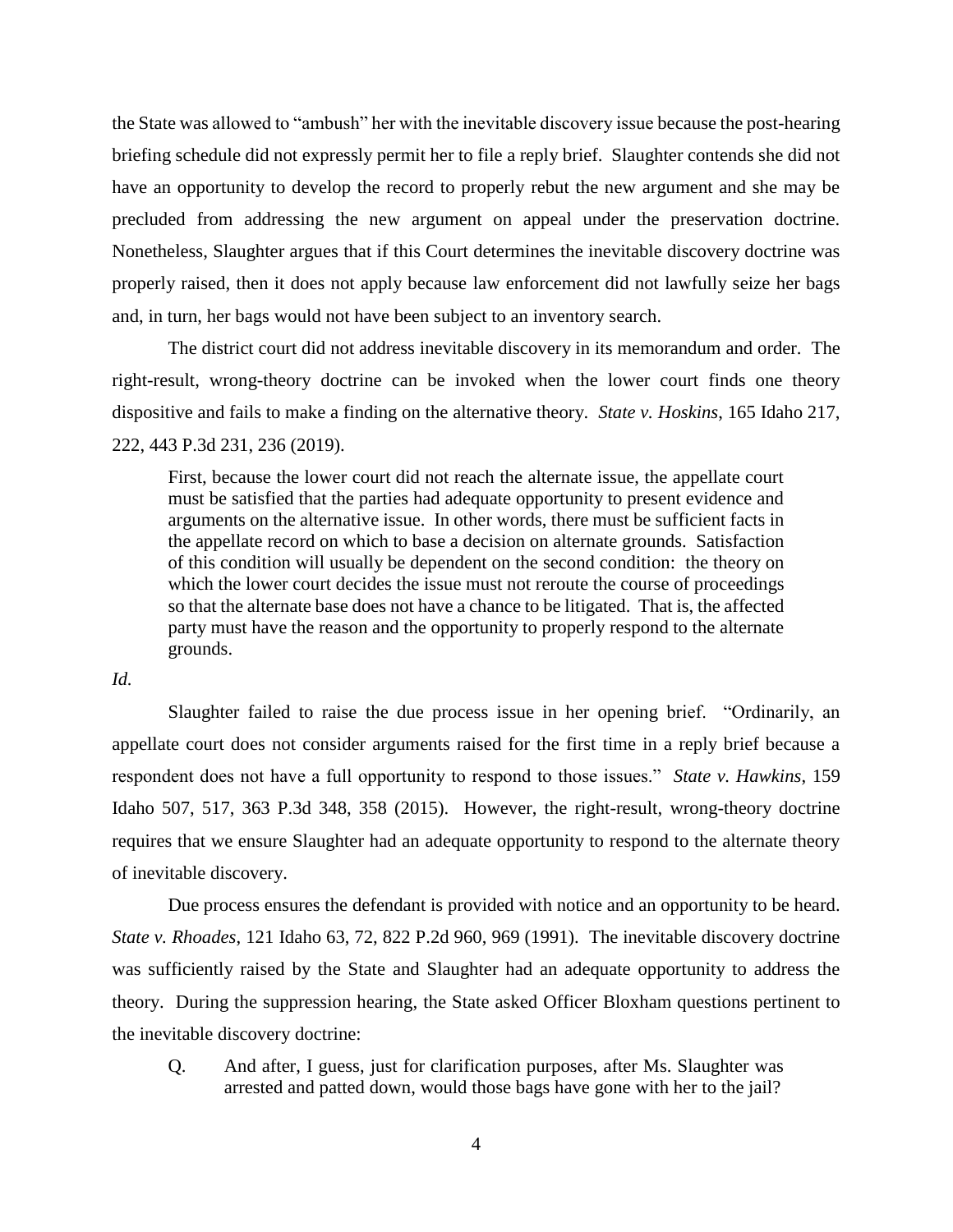- A. It would depend on their size. If they didn't have any contraband in them, then they would likely be accepted into the jail. However, the jail doesn't often accept items larger than, like, a backpack or a women's purse, and so they would go to the Pocatello Police Department for safekeeping, and she would be provided a receipt.
- Q. And based upon your training and experience, would the bags have been searched at some point one way or the other?
- A. Yes.

 $\overline{a}$ 

- Q. Why is that?
- A. When bags go into the Pocatello Police Department's evidence lockers for safekeeping, we have to double check that there are no perishable items in them or items that spontaneously combust like vapes, things like that, and from my experience, working at the jail, all of those things, for the same reasons, are searched.

The thrust of Officer Bloxham's testimony was about inevitable discovery through an inventory search. The State quite clearly asks, "Would the bags have been searched at some point one way or the other?" This is the hallmark of inevitable discovery. Even though the State never explicitly used the words "inevitable discovery" during the hearing, the concept was raised during the hearing.

Neither party provided oral argument at the suppression hearing. Instead, the district court scheduled dates for each party to file a brief. The State argued inevitable discovery in its response brief filed on August 11, 2020. By doing so, the State explicitly raised the issue before the district court and provided Slaughter clear notice.

On September 22, 2020, forty-two days after the State's response, the district court filed its order. Post-hearing, Slaughter could have but made no effort to seek clarification as to the scope of the issues, object to the State's briefing on the inevitable discovery doctrine, or move the court for leave to file an additional brief specific to that issue.<sup>2</sup> See State v. Tower,  $\_\_$  Idaho  $\_\_$ , \_\_ P.3d \_\_ (2022) ("While this would not normally be required of counsel to preserve the record, there was *no* effort before the district court to clarify the ruling for appeal, and Tower cannot now claim that this lack of clarity supports his position when he had the chance to remedy it below."). Slaughter had an opportunity to respond to the State's argument, if Slaughter had actually been

<sup>2</sup> In oral argument, Slaughter argued that the briefing schedule was a court order, suggesting that a response would have violated that court order. This Court does not find her argument persuasive. There is no reason Slaughter could not file a motion making a request to the district court. In fact, if filing a motion were considered a violation of the district court's order that would raise a due process issue.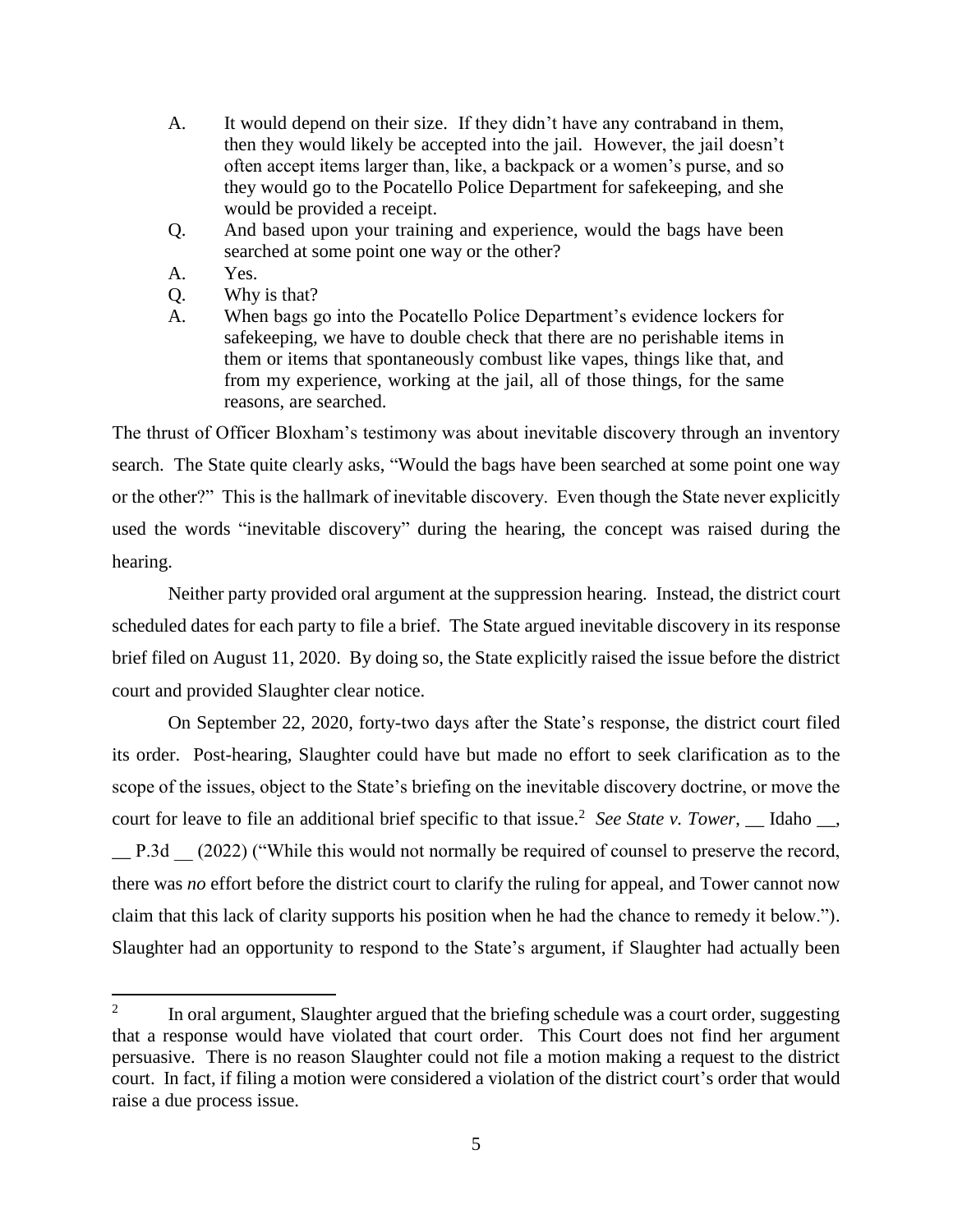surprised by the argument. Slaughter was not denied due process; she had both notice and an adequate opportunity to address inevitable discovery. Consequently, this Court can address the State's inevitable discovery theory under the right-result, wrong-theory doctrine.

The inevitable discovery doctrine is an exception to the exclusionary rule that was established by the United States Supreme Court in *Nix v. Williams*, 467 U.S. 431, 444 (1984) and adopted by the Idaho Supreme Court in *Stuart v. State*, 136 Idaho 490, 497-99, 36 P.3d 1278, 1285-87 (2001). The inevitable discovery doctrine applies when, by the preponderance of the evidence, the unlawfully discovered evidence would have inevitably been discovered by lawful means. *State v. Rowland*, 158 Idaho 784, 787, 352 P.3d 506, 509 (Ct. App. 2015).

Although those lawful means need not be the result of a wholly independent investigation, *State v. Buterbaugh*, 138 Idaho 96, 102, 57 P.3d 807, 813 (Ct. App. 2002), they must be the result of some action that actually took place (or was in the process of taking place) that would inevitably have led to the discovery of the unlawfully obtained evidence, [*State v. Bunting*, 142 Idaho 908, 915-16, 136 P.3d 379, 386-87 (Ct. App. 2006)]. Indeed, the inevitable discovery doctrine was never intended to swallow the exclusionary rule by substituting what the police *should* have done for what they really did or were doing. *State v. Holman*, 109 Idaho 382, 392, 707 P.2d 493, 503 (Ct. App. 1985); [*State v. Cook*, 106 Idaho 209, 226, 677 P.2d 522, 539 (Ct. App. 1984)].

*Id.* at 787-88, 352 P.3d at 509-10.

An inventory search is an exception to the Fourth Amendment warrant requirement. *State v. Rubio*, 115 Idaho 873, 876, 771 P.2d 537, 540 (Ct. App. 1989). Officers may search any container or article in the arrestee's possession as part of a routine procedure incident to incarceration. *Id.* This type of search has been "deemed reasonable based on the goals of securing the arrested person's property and of protecting police or other inmates from potentially dangerous articles being smuggled into a jail or holding facility." *Id.*

The district court found that leaving the bags in the apartment with the other unrestrained individuals would put officers at risk that a weapon could be retrieved or evidence destroyed. Slaughter argues an inventory search never should have occurred because the district court was wrong to find the officers validly seized her bags. Slaughter compares the seizure of her bags to impounding a vehicle and argues it was not reasonable for the officers to seize her bags under the circumstances. The State argues officer safety justified removing both Slaughter and her bags from the apartment because officers were outnumbered by individuals that had a history of fleeing or using force to resist law enforcement.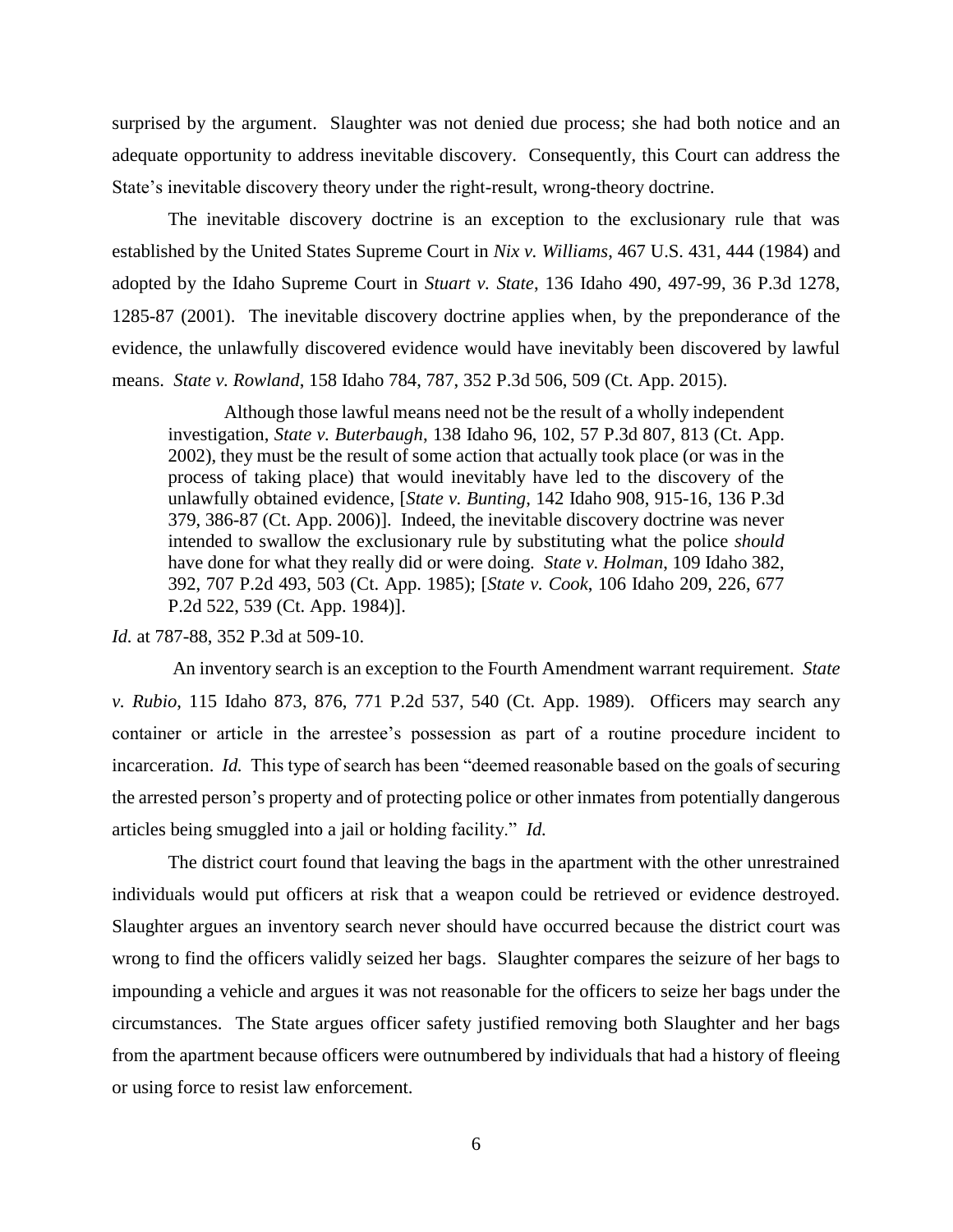The district court was correct to find that the seizure of Slaughter's bags was valid. This Court is not convinced by Slaughter's argument that the seizing of the bags should be analyzed as an impoundment similar to a vehicle. The nature of a personal container, especially one found on or within the immediate control of the arrestee, is distinct from a vehicle. This Court addressed the issue of seizing personal containers upon arrest in *State v. Slaybaugh*, 108 Idaho 551, 700 P.2d 954 (Ct. App. 1985). In that case, we applied the principles in *State v. Calegar*, 104 Idaho 526, 661 P.2d 311 (1983) and *Illinois v. Lafayette*, 462 U.S. 640 (1983) and concluded "it was permissible for the arresting officer to seize [the defendant's] purse at the time of her arrest, take it, as well as her other personal effects, to the stationhouse and to conduct an inventory search of the purse under established and routine booking procedures." *Slaybaugh*, 108 Idaho at 554, 700 P.2d at 957.

Officer Higbee testified that it is common practice for personal items to be seized along with the arrestee:

- Q. When someone is stopped out on the roadside with other people, you won't allow them to leave their possessions with the people that they're with?
- A. Not typically, no.
- Q. Is that a policy that the department has?
- A. There's no specific policy about it, no. If it's their property, it goes with them where it's their property.
- Q. And the purpose behind that would be what?
- A. There is no specific purpose. It's their property, so it's going with their person, who it belongs to?
- Q. And do you allow people to make choices on what they do with their property?
- A. If it's on their person at that time we make arrest--
- Q. So you don't allow them to make choices on their own property; correct?
- A. At that point, no.
- Q. But you don't have a particular reason why; correct?
- A. No. Just due to the fact that it's on their person.

Beyond seizure based upon a valid arrest, the seizure was also reasonable under the circumstances. Slaughter argues she should have been allowed to hand her bags off to another; we disagree. After Officer Martin escorted Tea out of the apartment, there were two officers in the apartment with four civilians. When Officer Bloxham initially detained Slaughter, Slaughter attempted to hand her bags to another person but Officer Bloxham ordered her to place the bags on the floor. This was reasonable for officer safety purposes. Slaughter was the only individual restrained and Officer Bloxham did not know what was in the bags; allowing Slaughter to hand